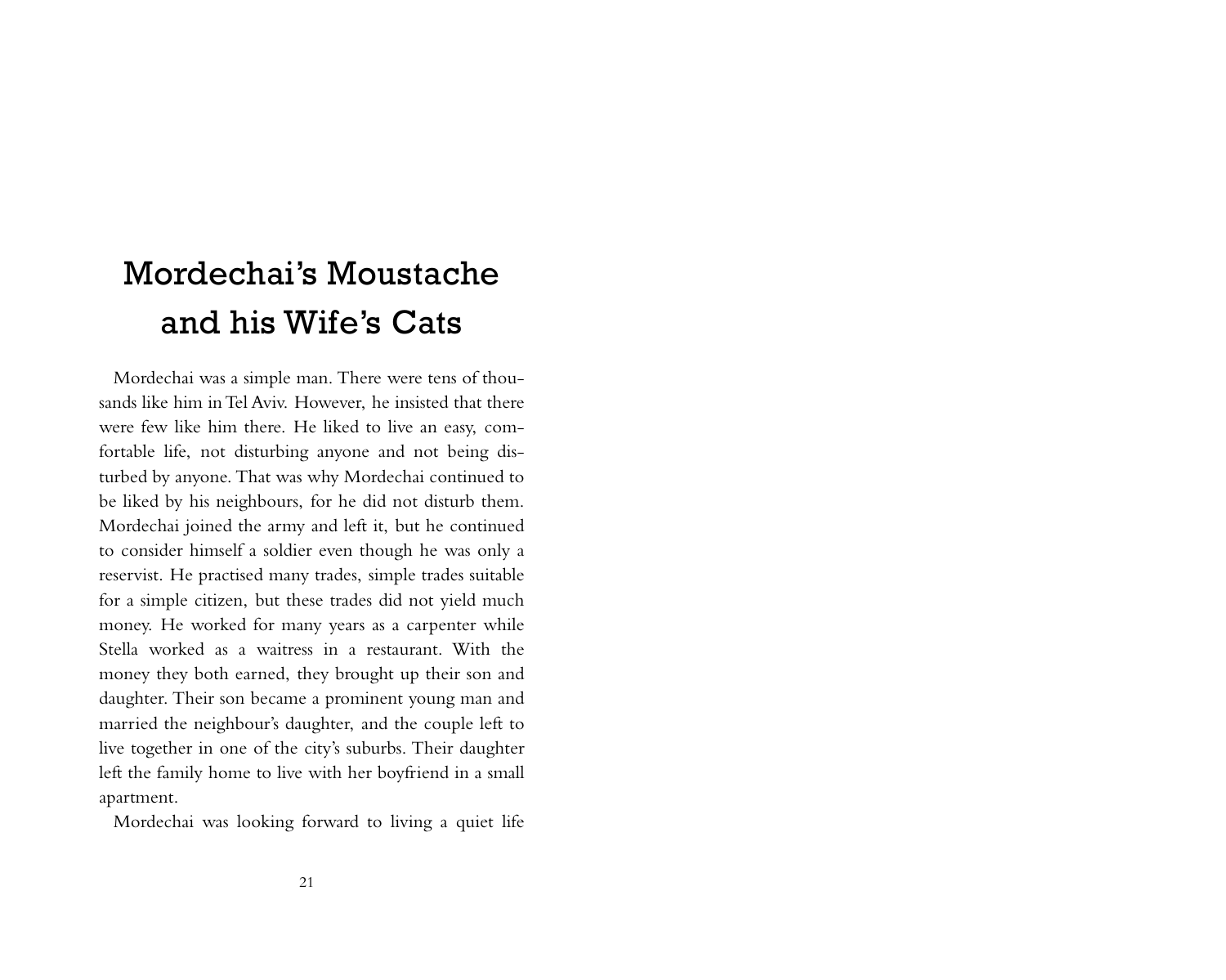with Stella now that their home was theirs alone. Stella entertained similar feelings as her husband's. They were both past fifty now and felt it was their right to live their remaining years in peace and quiet. They prepared themselves for that: Stella kept three cats, two grey and one black with bright eyes, the latter being her favourite because of its unexpected daring and initiative; and Mordechai let his handlebar moustache grow, giving each side free rein to become so long that they covered "the lower sector" of his face (Mordechai was still fond of military terms).

At first Mordechai did not complain about his wife's cats. Rather, he considered them a necessary variation of life that would take its usual course. Stella too did not complain at first about her husband's moustache. She considered it, rather, an extension of the traditions of many soldiers and army generals in Israel and the world who distinguished themselves by their long and thick handlebar moustaches. However, the ends of Mordechai's moustache were unusually long and made Stella complain, and they later filled her with aversion. Mordechai slept beside her in bed and she often woke up in the middle of the night, disturbed because the right end of Mordechai's moustache had settled near her nose. She would be obliged to wake Mordechai so that he could remove his moustache away from her nose. Mordechai would then sleep on his left side, and the right end of his moustache would rise in the air above the bed like a dry,

desert plant. But that lasted only for a short while, for Mordechai would not stay long in this position and there would be other occasions for his moustache to toy with Stella's nose before morning dawned.

At dawn Stella's cats jumped onto their bed and stretched their limbs energetically while purring continuouslynon-stop. Mordechai disliked his wife's cats and complained to her that they did not let him sleep during the most beautiful moments of the morning. Stella did not feel happy at his complaining about her cats and told him he clearly no longer loved the home atmosphere. Mordechai felt his wife had developed a dislike for him or, more precisely, for his moustache, which had become the longest in the neighbourhood and perhaps in all ofTel Aviv. Stella would prepare breakfast and say to him: "Please, come and have breakfast, you and your moustache." Mordechai accepted her words as a sort of pleasant flirtation but, day after day, he increasingly felt sure that she intended to insult his moustache. Despite all this, he would not stop the ends from growing longer, even if they were to become ten metres long.

Mordechai and Stella sat at the table to eat, he and his handlebar moustache on one side and she and her three cats on the opposite side. Stella would look at the moustache stretching out to the right and the left, and say: "It's as if I'm sitting at the airport!" – hinting at Mordechai's moustache stretching out like the wings of an airplane. Mordechai would smile and consider his wife's words a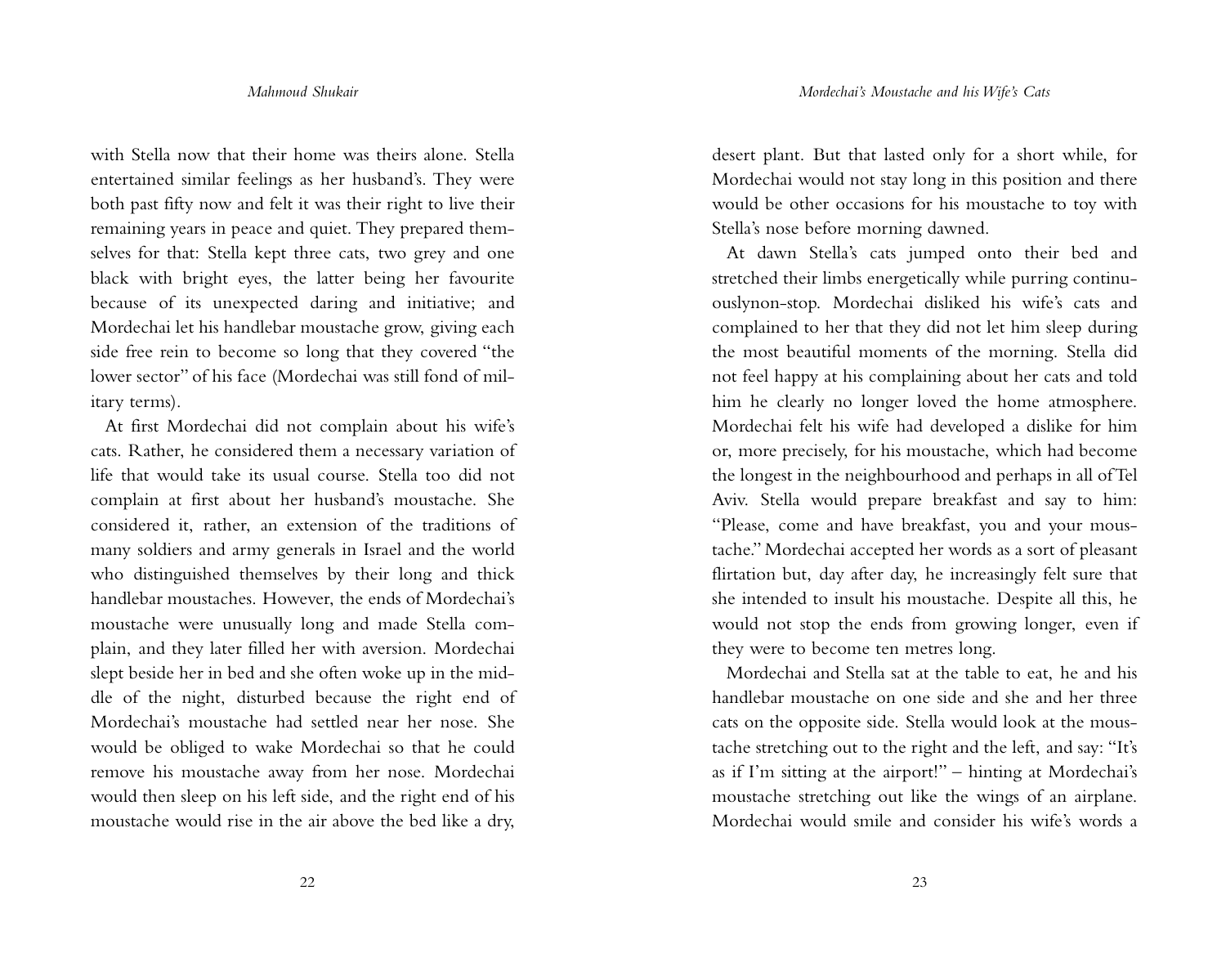mere joke, but deep down inside he understood them to be nothing but implied insult to his moustache.

Mordechai had sufficient reason to make critical insinuations about his wife, but he avoided that in order not to anger her. He could simply vilify the behaviour of her cats, but he refrained from that out of respect for her. Now the two grey cats were irritating him by rubbing themselves against his legs and making repulsive purring sounds that reduced his appetite more than any time in the past. The black cat then jumped onto the table, not far from the plates of food, and stood there, its body taut and its tail rising upright above its back like a radio aerial. Oh, how Mordechai disliked this scene of the cat's body! It looked as if it was about to broadcast a news bulletin, and Mordechai saw evil omens in news bulletins, so he turned his face away because he could not bear to look at it!

Mordechai stopped eating. He drank his tea as he read the details of the military operation that had taken place in the heart ofTel Aviv the previous evening. After a short while he folded the newspaper.

"I am going to volunteer for military service," he said to his wife out of the blue.

"At this age? They'll not accept you."

"I know people of my age who volunteered to serve at the checkpoints, and they were accepted to go there."

Stella encouraged him to do that because she had noticed his temperament was beginning to get worse as

his time spent doing nothing continued. "At least," she told herself, "he will be away from home for some time." Mordechai did not tell her that he was bored with the atmosphere at home. He told her that what had made him take that decision were the positions ofYossi Beilin in particular. He said: "Beilin works against the interest of the state, and we have to defend it against his destructive plans." He said he was angry at the leftist writers who were poisoning the minds of Israelis. He told her he had read an article in Yediot newspaper saying that the state would be afflicted with syphilis if it continued to embrace this "occupation".

One day later he put on his military uniform, picked up his M16 rifle, and went to the checkpoint of Qalandiya, south of Ramallah. He stood behind the concrete wall of the checkpoint, a steel helmet on his head. Nothing appeared above the wall except his face, his moustache, and parts of his shoulders and hands. He stared ahead and saw the Palestinians close at hand. For the first time Mordechai stood face to face with Palestinians. He examined their faces and saw that they were silent and anxiously apprehensive as they stood in a long queue in front of the checkpoint, waiting for the opportunity of passing through. He contemplated them. They were a mixture of human beings: men of various ages, old women who could only stand with difficulty, and young women, some of whom wore tight trousers while others were wrapped in flowing garments that covered their bodies and wore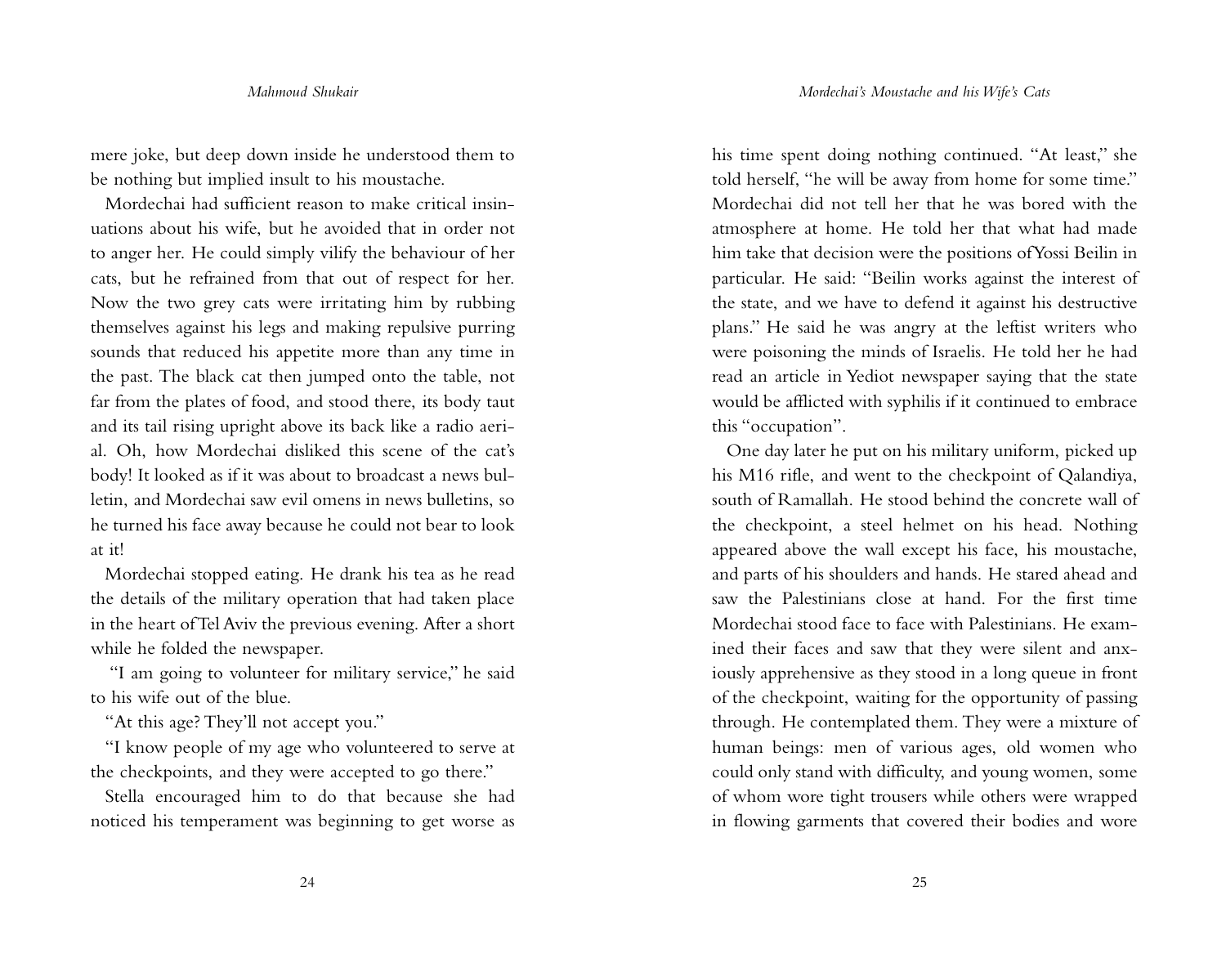white or coloured scarves on their heads. Conflicting ideas and feelings overcame him. He was almost ready to express his sympathy for these unarmed human beings waiting for a hand gesture from him. However, the security of the state was greater than all other considerations and this made him suppress his tender feelings; for these people – in the final analysis – were the enemies of Israel! And in order to strengthen feelings of harshness within him, he rejected any possibility of looking at children, old women, and aged men, and decided to focus his stern looks on young men, the source of danger, the origin of trouble: for it was they who were the saboteurs girding themselves with explosive belts or concealed Kalashnikov machine guns under their jackets to plant death in the chests of Israelis.

Mordechai uttered his first words at a crowd of Palestinians whom he was seeing at close range for the first time in his life, "Fawda mamnu'a!' Asoor!' Atem mefinim!"<sup>3</sup>

He heard no clear response from the waiting crowd. He only heard indistinct murmurs and saw grins that made him feel neither comfortable nor at ease. He recognised that being hasty in permitting Palestinians to pass through might cause great harm to the state. At the checkpoint in front of Mordechai himself, there was – of course – an electronic gate that screened the Palestinians as they passed through it. Opportunities for smuggling arms and explosives were utterly non-existent under these conditions. Yet easy passage across the checkpoint would give an unsuitable impression, for it would appear as though the state were more lax than it ought to be, which would prompt the Palestinians to dare to harm the state and its security.

Mordechai did not want his first day at the checkpoint to have any kind of failure. What would his soldier comrades say about him if even only one suspect were to cross the checkpoint in a moment of inattention on his part? What would Stella say? Despite his meekness, Mordechai was a stern military man when necessary; the past wars in which he had participated or not participated were witness to that. Furthermore, who could guarantee to Mordechai that this crowd standing nearby was innocent of any reason for suspicion? If it were up to Mordechai, he would close the checkpoint and tell all those crowding people, whose numbers were increased increasing every minute: "Lech, lech! <sup>4</sup> Muroor min hon ma fi!"5

But it was not up to him. Yet he had to prevent any attempt by dangerous Palestinians to pass. Mordechai was

<sup>1</sup> Fawda mamnu'a is Arabic for 'Chaos is forbidden'.

<sup>2</sup> Asoor is Hebrew for 'Forbidden'.

<sup>3</sup> Atem mefinim is Hebrew for 'You understand'.

<sup>4</sup> Lech, lech is Hebrew for 'Go, go!'

<sup>5</sup> Muroor min hon ma fi is Arabic (Palestinian dialect) for 'There is no passing from here!'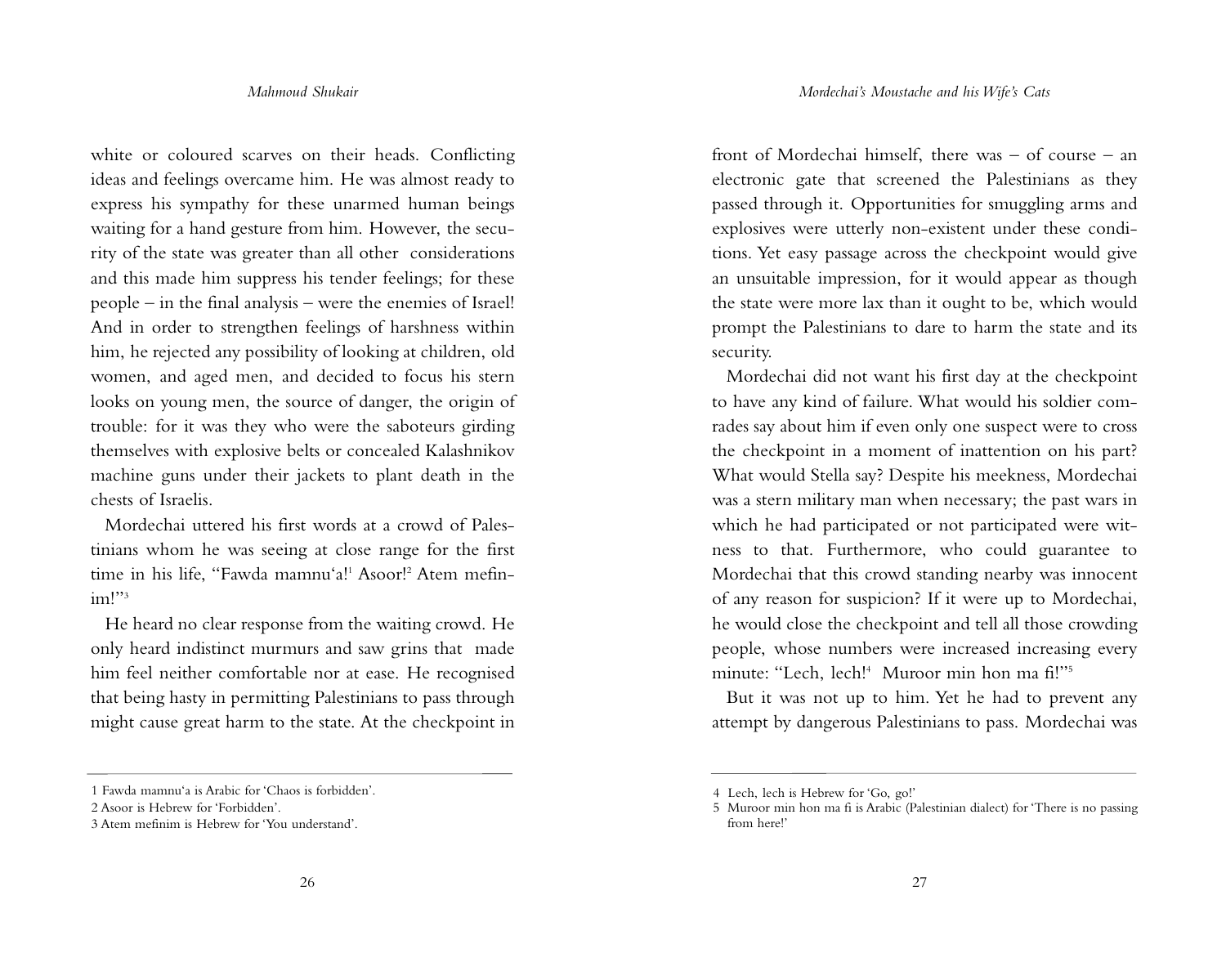not a god to know what the Palestinians concealed in their hearts. Therefore proceeding patiently and unhurriedly was the best policy in this complex situation. He noticed that a number of men in the queue at the checkpoint were raising their voices, as though they were protesting that he had stopped their movement through the gate.

"Sheket! <sup>6</sup> Fawda ma biddi! <sup>7</sup> Atem mefinim! 8 "

The noise increased and many voices were raised. Mordechai exchanged meaningful looks with a soldier standing next to the electronic gate. The soldier immediately closed the checkpoint and the Palestinians were at a loss. Mordechai gave his orders again.

"Uskutu, bitmurru! <sup>9</sup> Fahmin?!' 10

The Palestinians were divided, some suggesting that everyone be quiet while others vented their anger with further shouts and comments. In the end, the first group had the upper hand. Mordechai seized the opportunity of the closure of the checkpoint to give free rein to his thoughts. He liked to indulge in wool-gathering for it allowed his nerves to rest and gave him an opportunity to contemplate life. At the same time, Mordechai could practise some of his hobbies: smoothing the ends of his

moustache with pleasure and enjoyment, and watching women's bodies. He cast direct looks at the bodies of the young women crowding at the checkpoint. He said to himself: "The Palestinians have beautiful girls!" And quickly compared them with the girls of Tel Aviv, thinking: "But the girls in Tel Aviv are more beautiful." It pained him that some of the girls in Tel Aviv behaved immodestly. He once saw an Israeli girl walking in Dizengoff Street and a young man had his arm around her waist. The girl's beauty appealed to him but he was disturbed to see that the young man with his arm around her waist was an Israeli-Arab, heaven forbid! Mordechai attacked the young man and would have killed him had passers-by not intervened to save him. Mordechai did not like to see the girls of Tel Aviv in the laps of young Arab men, the Arabs of the state. That was a bad omen, as he would say, and the state should make a law forbidding Jewish women from marrying Arabs. Mordechai was somewhat sad that the state was remiss in regard to itself, for it ought to make more laws to protect itself from every kind of evil. It ought to make a law about mulukhiya (Jew's mallow) – yes, mulukhiya! The law should provide that cooking it be forbidden except by permission of the army leadership. Mordechai had not yet forgotten that 'joke' which one of the Israeli newspapers quoted from an Arab newspaper made up by a witty Arab. Mordechai insisted that it was not a joke but rather a malicious plan disguised as a joke. The joke went like this:

<sup>6</sup> Sheket is Hebrew for 'Silence!' or 'Shut up!'

<sup>7</sup> Fawda ma biddi! Arabic (Palestinian dialect) for 'I don't want any chaos!' 8 Atem mefinim Hebrew for 'You understand.'

<sup>9</sup> Uskutu, bitmurru Arabic (Palestinian dialect) for 'Be silent, you'll pass.' 10 Fahmin Arabic (Palestinian dialect) for 'You understand?!'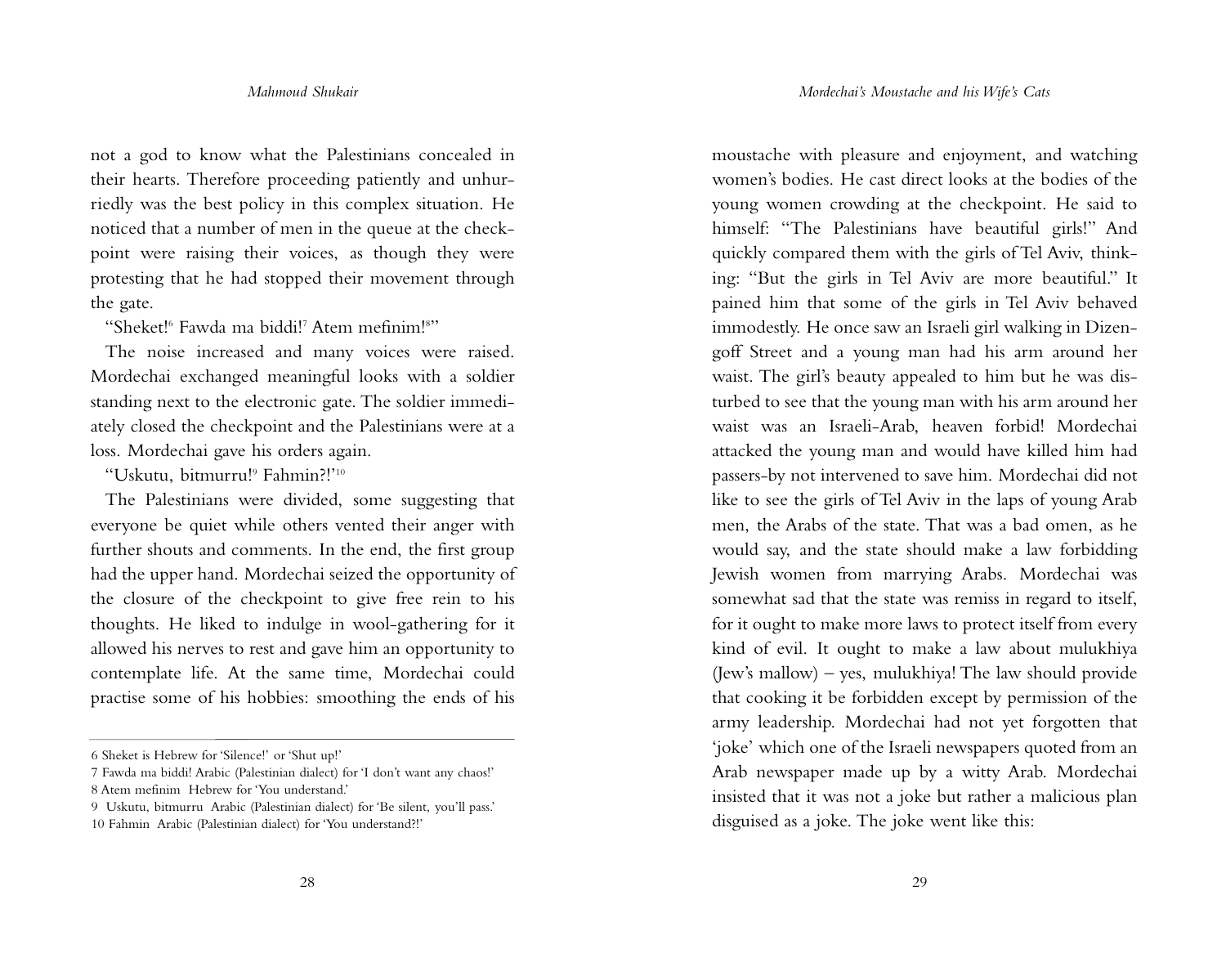"There is no need to resist Israel with arms. It is sufficient to gather ten million Arabs along the River Jordan and keep them hungry for the duration of one week. A rumour will then be planted among them that the inhabitants of Tel Aviv are now cooking mulukhiya. They will cross the river immediately, heading towards Tel Aviv. Israel will then oppose and defeat them with its deadly arms and kill five million of them. The rest will be able to remain in the country, take part in the elections of the Knesset, win the majority of seats, and take possession of power in Israel."

Mordechai was disturbed because of that "joke". He believed that the state should be required to observe well the borders well whenever the inhabitants of Tel Aviv cooked mulukhiya, and it should be required to observe well the borders well, also when the inhabitants of Tel Aviv were satisfied with eating only hamburgers, for it was not yet proven that the Arabs did not like hamburgers! Mordechai woke up from his wool-gathering when an old woman rushed up to the checkpoint shouting: "Are we going to sleep here at the checkpoint?What sort of treatment is this?"

Mordechai asked the woman to go back but she stood firmly where she was. Mordechai's soldier comrade tried to push her back with force but she persisted in shouting and threatening the soldier with her gnarled, and veined hands. Mordechai recognised that the old woman had won the round and he had no alternative but to permit her to pass. He gestured to the soldier, and the soldier permitted her to pass. Mordechai then permitted a number of other Palestinians to pass after an inordinately strict examination of their identity cards.

Mordechai felt he needed some rest after all the effort he had exerted. He ordered the Palestinians to wait in the long queue, and he let his thoughts roam freely as he twirled the ends of his moustache. He remembered Stella and felt a flow of vitality run through his loins. He remembered he had not approached her body for three months. He had said he would surprise her this night in a manner she would never expect. He would tell her that military service was indeed life itself and that the army was the living root upon which the state stood. Under the influence of these refreshing thoughts and on account of the dense crowd at the checkpoint, Mordechai permitted a further group of Palestinians to pass. "They say they are a small nation," he thought to himself, "and I bet they are more numerous than the population of China!" The movement of passing through the checkpoint continued at a very slow pace until Mordechai's working hours came to an end and he left the checkpoint and went back home.

Stella received Mordechai with a warm welcome. She listened to his long and often diverging account of the Palestinians whom he had now seen with his own eyes. At times, Stella laughed and pitied the Palestinians; at other times, she felt she occasionally hated them. Her feelings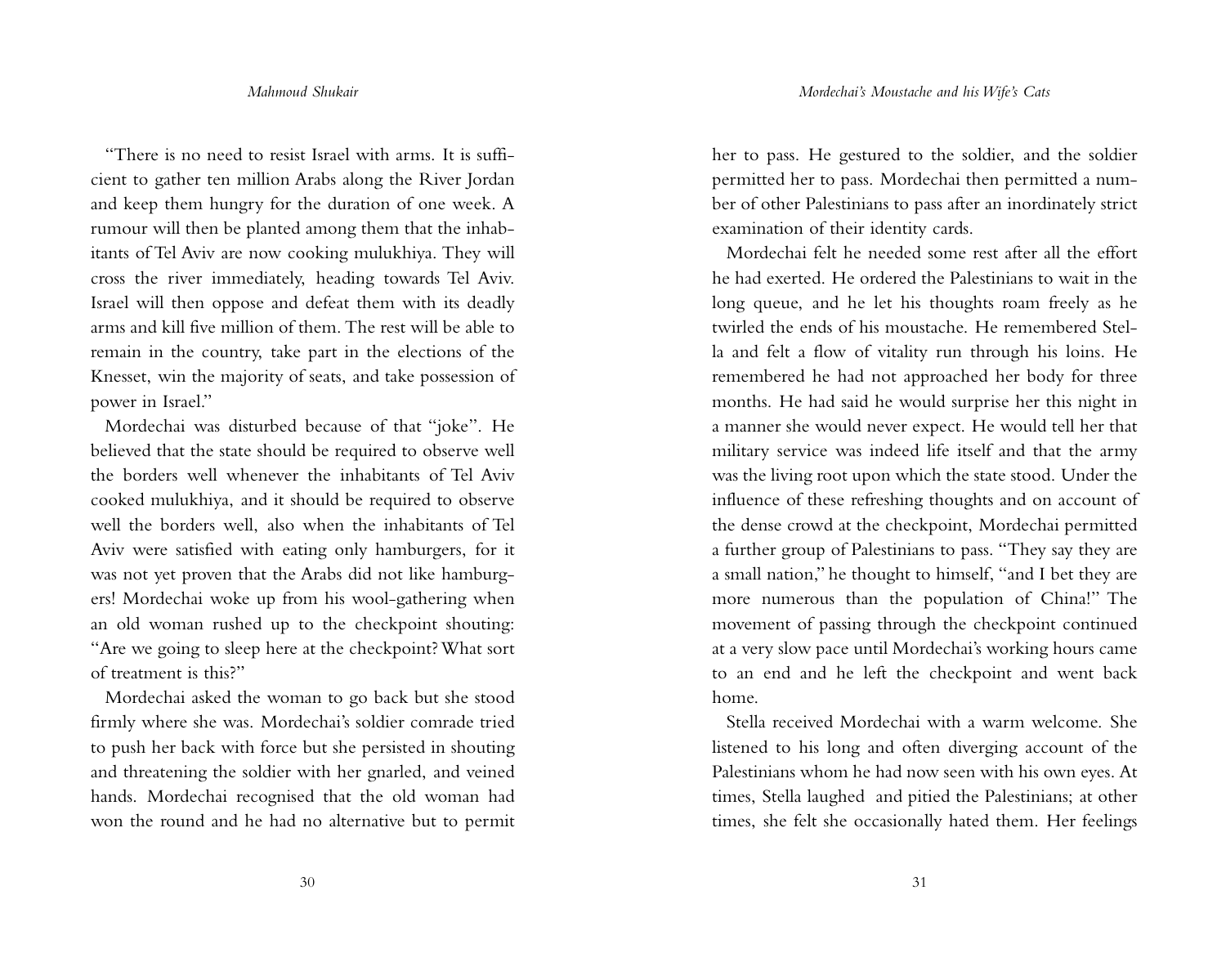were mixed, coloured by the particular events her husband related to her. Then he said to her, as he carried her in his arms to their bedroom: "You will be exposed to some 'heavy bombardment' tonight." He was silent for a moment as he assessed the effect of his words on her, and when he noticed there was no resistance, added: "I will 'advance under cover' of soft light towards you." She appeared to be annoyed and said: "You've gone back to this old jargon. Did we not agree some time ago to forget it?" He asked: "How can you dislike a jargon that titillates feelings?" "I'm not a wall," she answered. "If you want to bombard anything, here is the wall in front of you. Bombard it as you like." Mordechai fell silent.

In the morning, he returned to the checkpoint.

He worked with greater perfection than he did on the first day. He continued to pressure the Palestinians there until they became extremely exasperated. He did not notice until some time later that certain sounds like farting came from them whenever he touched twiddled the ends of his moustache. At first, he considered it to be a coincidence, something unintended, but the derisive smiles on the faces of the Palestinians and their whispered comments aroused his suspicion. Again and again he shouted, "Sheket, sheket!"6 "Silence, silence!"

At his order they fell silent. Mordechai seized this opportunity to smooth stroke the ends of his moustache once more and admire the bodies of the beautiful girls, whereupon the farting sounds could be heard again.

Mordechai could not exactly locate the spots in the crowd from where these sounds arose, but he was no longer ignorant of their intention as they clearly had no other purpose than to mock his luxuriant moustachehandlebars. What should he do? Should he finally close the checkpoint in their faces? That was not possible. There were orders from the higher authorities stipulating that the Palestinians should be permitted to pass. Should he arrest some of those he suspected as the source of these derisive farting sounds, who were mostly a group of uncouth teenagers? Perhaps, but there was no law in the state decreeing that anyone who did that should be arrested. Furthermore, Mordechai did not want to create a scandal on account of his moustache, particularly as the newspapers of the Left might write about the matter and revile both him and his moustache. Yossi Beilin might take advantage of this matter to strengthen his call for abolition of the checkpoints and redeployment of the army from its present positions. Should Mordechai stop twirling the ends of his moustache and thus forego a pleasure he could not give up? This was difficult, very difficult. But it seemed to him that there was no escape from this option if he wanted to preserve the good reputation of his moustache!

Mordechai tried to avoid touching the ends of his moustache as he moved about at the checkpoint. However, the farting sounds did not stop. The very sight of Mordechai's moustache had become sufficient cause for